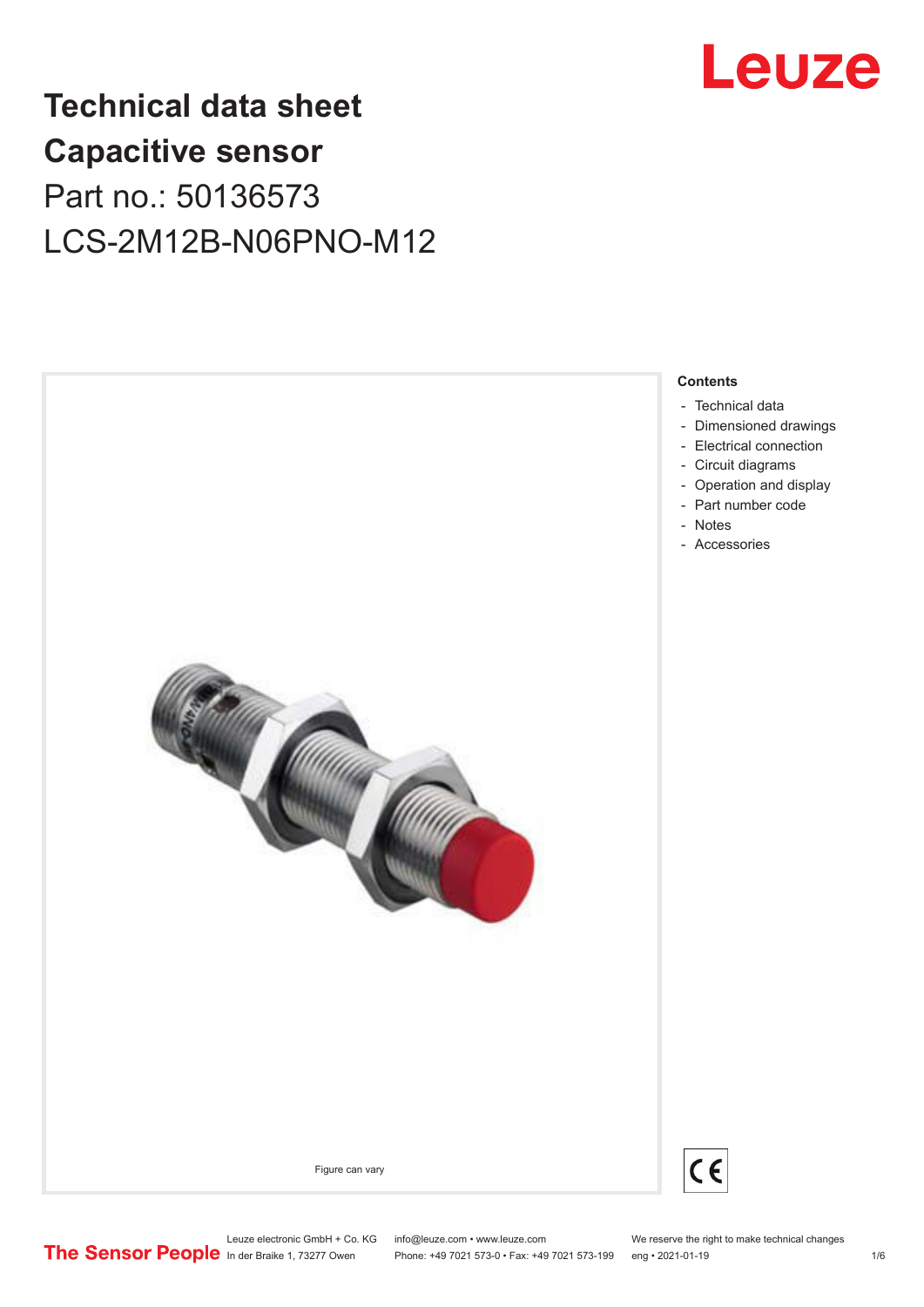#### <span id="page-1-0"></span>**Technical data**

# **Leuze**

| <b>Basic data</b>                              |                              |  |
|------------------------------------------------|------------------------------|--|
| <b>Series</b>                                  | $LCS-2$                      |  |
| Switching distance S <sub>n</sub>              | $16$ mm                      |  |
| Assured switching distance                     | 4.9 mm                       |  |
|                                                |                              |  |
| <b>Electrical data</b>                         |                              |  |
| <b>Protective circuit</b>                      | Polarity reversal protection |  |
|                                                | Short circuit protected      |  |
|                                                |                              |  |
| Performance data                               |                              |  |
| Supply voltage $U_{B}$                         | 10  30 V, DC                 |  |
| <b>Residual ripple</b>                         | 010%<br>10 mA                |  |
| <b>Open-circuit current</b>                    | 10 %                         |  |
| Temperature drift, max. (in % of S.)           | 5%                           |  |
| Repeatability, max. (in % of S.)               | 200 mA                       |  |
| <b>Rated operating current</b>                 |                              |  |
| Outputs                                        |                              |  |
| Number of digital switching outputs 1 Piece(s) |                              |  |
|                                                |                              |  |
| <b>Switching outputs</b>                       |                              |  |
| Type                                           | Digital switching output     |  |
| Voltage type                                   | DC                           |  |
|                                                |                              |  |
| <b>Switching output 1</b>                      |                              |  |
| <b>Assignment</b>                              | Connection 1, pin 2          |  |
| <b>Switching element</b>                       | Transistor, PNP              |  |
| <b>Switching principle</b>                     | NO (normally open)           |  |
| <b>Timing</b>                                  |                              |  |
|                                                |                              |  |
| <b>Switching frequency</b>                     | 100 Hz                       |  |
| <b>Connection</b>                              |                              |  |
|                                                |                              |  |
| <b>Number of connections</b>                   | 1 Piece(s)                   |  |
| <b>Connection 1</b>                            |                              |  |
| <b>Function</b>                                | Signal OUT                   |  |
|                                                | Voltage supply               |  |
| <b>Type of connection</b>                      | Connector                    |  |
| <b>Thread size</b>                             | M12                          |  |
| Type                                           | Male                         |  |
| <b>Material</b>                                | Metal                        |  |
| No. of pins                                    | 4-pin                        |  |
| Encoding                                       | A-coded                      |  |
|                                                |                              |  |
| <b>Mechanical data</b>                         |                              |  |
| Design                                         | Cylindrical                  |  |
| <b>Thread size</b>                             | M12 x 1 mm                   |  |
| Dimension (Ø x L)                              | 12 mm x 68 mm                |  |
| <b>Type of installation</b>                    | Non-embedded                 |  |
| <b>Housing material</b>                        | Metal                        |  |
| <b>Sensing face material</b>                   | Plastic, Polybutylene (PBT)  |  |
| <b>Cover material</b>                          | Plastic, Polybutylene (PBT)  |  |
|                                                |                              |  |

#### **Operation and display**

| Type of display                     | FD                      |
|-------------------------------------|-------------------------|
| <b>Number of LEDs</b>               | 1 Piece(s)              |
| <b>Operational controls</b>         | Multiturn potentiometer |
| Function of the operational control | Sensitivity adjustment  |
| Switching distance, adjustable      | Yes                     |

| <b>Environmental data</b>      |                |
|--------------------------------|----------------|
| Ambient temperature, operation | $-2570 °C$     |
| <b>Certifications</b>          |                |
| Degree of protection           | IP 67          |
| <b>Protection class</b>        | III            |
| <b>Standards applied</b>       | IEC 60947-5-2  |
| <b>Correction factors</b>      |                |
| <b>Acetone</b>                 | 0.75           |
| <b>Acrylic resin</b>           | 0.10.25        |
| Alcohol                        | 0.85           |
| Ammonia                        | 0.70.85        |
| Aniline                        | 0.4            |
| Gasoline                       | 0.1            |
| <b>Celluloid</b>               | 0.15           |
| <b>Liquid chlorine</b>         | 0.1            |
| <b>Ebonite</b>                 | 0.15           |
| <b>Epoxy resin</b>             | 0.150.35       |
| Crude oil                      | 0.05           |
| <b>Ethanol</b>                 | 0.85           |
| Ethylene glycol                | 0.93           |
| Freon R22 and 502 (liquid)     | 0.35           |
| Grain                          | 0.150.3        |
| Glass                          | 0.20.55        |
| Glycerin                       | 0.98           |
| <b>Rubber</b>                  | 0.150.9        |
| Wood, wet                      | 0.60.85        |
| Wood, dry                      | 0.10.4         |
| Carbon dioxide                 | 0              |
| Air                            | $\overline{0}$ |
| <b>Marble</b>                  | 0.5            |
| <b>Flour</b>                   | 0.05           |
| <b>Melamine resin</b>          | 0.250.55       |
| Milk powder                    | 0.2            |
| <b>Nylon</b>                   | 0.20.3         |
| Oil-containing paper           | 0.25           |
| Paper                          | 0.1            |
| Polyamide                      | 0.3            |
| Polyester resin                | 0.150.5        |
| Pressboard                     | 0.10.3         |
| <b>PTFE</b>                    | 0.1            |
| Quartz glass                   | 0.2            |
| Salt                           | 0.35           |
| Sand                           | 0.150.3        |
| Water                          | 1              |
| <b>Cement dust</b>             | 0.25           |
| Sugar                          | 0.15           |
| <b>Classification</b>          |                |
| <b>Customs tariff number</b>   | 85365019       |
|                                |                |
| eCl@ss 5.1.4                   | 27270102       |
| eCl@ss 8.0                     | 27270102       |
| eCl@ss 9.0                     | 27270102       |
| eCl@ss 10.0                    | 27270102       |
| eCl@ss 11.0                    | 27270102       |
| <b>ETIM 5.0</b>                | EC002715       |
| <b>ETIM 6.0</b>                | EC002715       |

Leuze electronic GmbH + Co. KG info@leuze.com • www.leuze.com We reserve the right to make technical changes<br>
The Sensor People in der Braike 1, 73277 Owen Phone: +49 7021 573-0 • Fax: +49 7021 573-199 eng • 2021-01-19

Phone: +49 7021 573-0 • Fax: +49 7021 573-199 eng • 2021-01-19

**ETIM 7.0** EC002715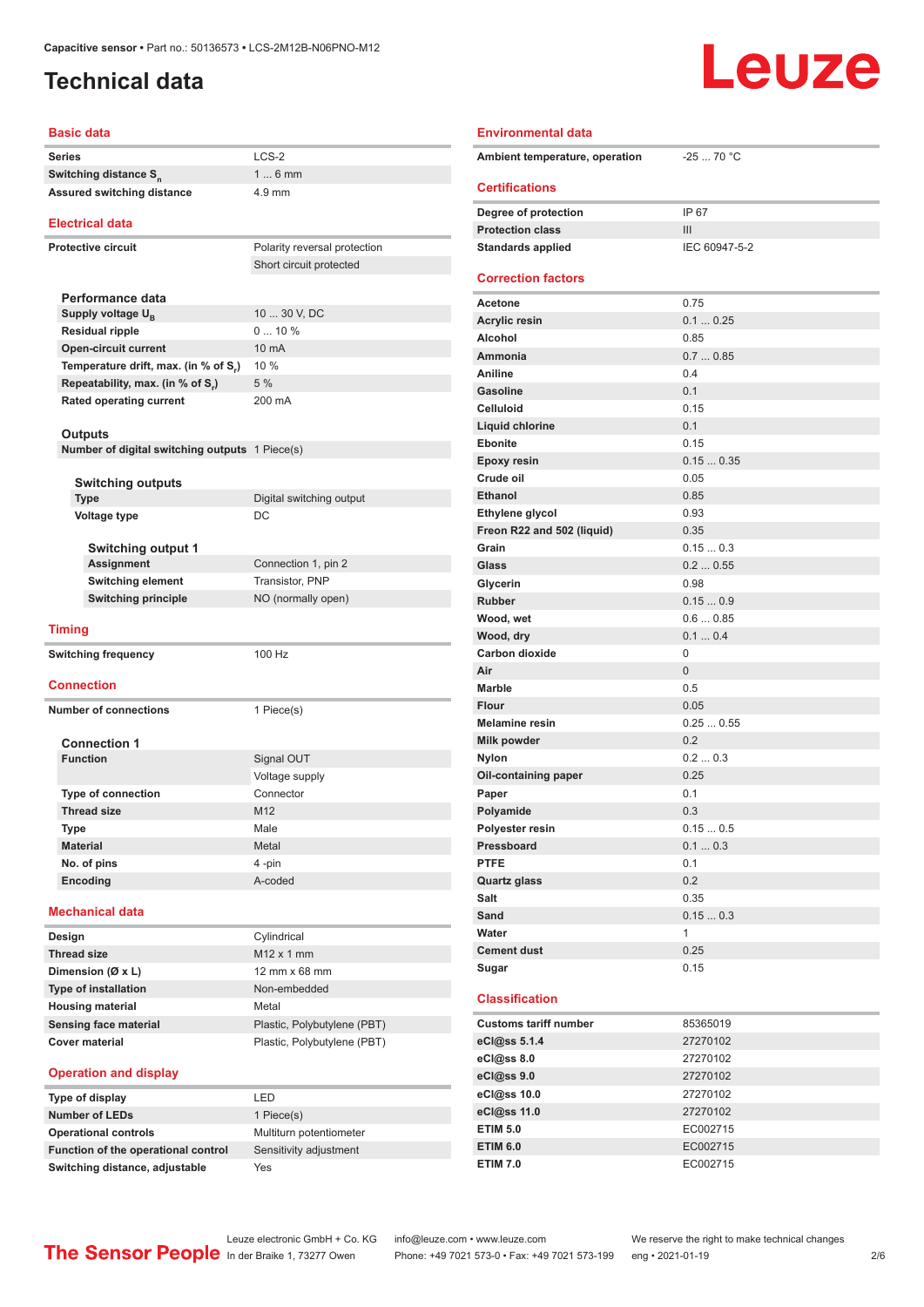#### <span id="page-2-0"></span>**Dimensioned drawings**

All dimensions in millimeters





#### **Electrical connection**

**Connection 1**

| <b>Function</b>    | Signal OUT     |
|--------------------|----------------|
|                    | Voltage supply |
| Type of connection | Connector      |
| <b>Thread size</b> | M12            |
| <b>Type</b>        | Male           |
| <b>Material</b>    | Metal          |
| No. of pins        | 4-pin          |
| Encoding           | A-coded        |

| <b>Pin</b> | <b>Pin assignment</b> | <b>Conductor color</b> |
|------------|-----------------------|------------------------|
|            | $+1030$ V DC          | <b>Brown</b>           |
|            | n.c.                  |                        |
|            | <b>GND</b>            | <b>Blue</b>            |
| 4          | <b>OUT</b>            | <b>Black</b>           |
|            |                       |                        |



Leuze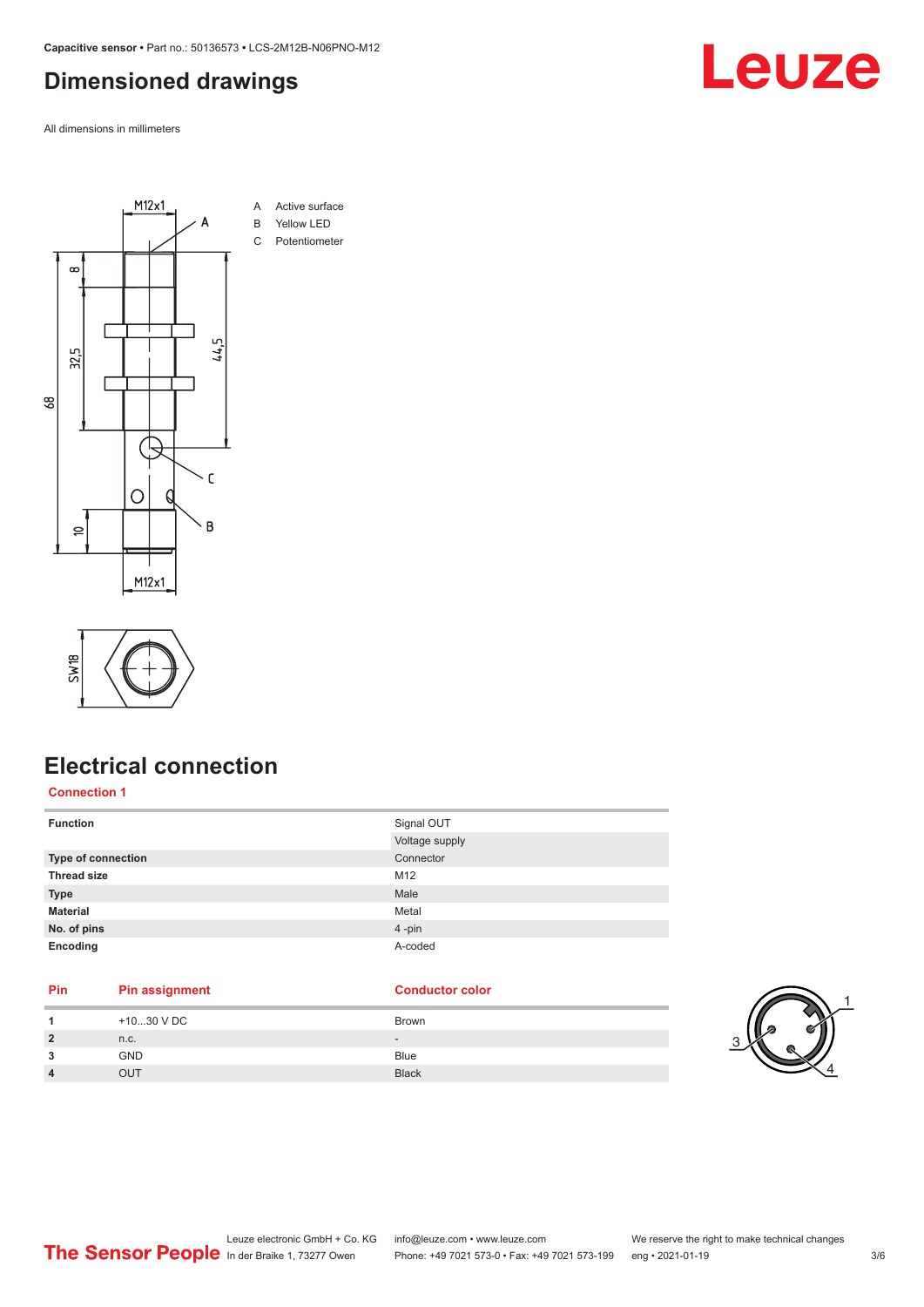#### <span id="page-3-0"></span>**Circuit diagrams**





### **Operation and display**



**1** Yellow, continuous light Switching output/switching state

#### **Part number code**

Part designation: **LCS-ABBBC-DDDEFF-GHHHIJJJ KK**

| <b>LCS</b>   | <b>Operating principle</b><br>LCS: capacitive sensor                                                                                                                                                                                                                                                                                                                                                                                                                                                                                                                                                                                                                                                                                                                                                                       |
|--------------|----------------------------------------------------------------------------------------------------------------------------------------------------------------------------------------------------------------------------------------------------------------------------------------------------------------------------------------------------------------------------------------------------------------------------------------------------------------------------------------------------------------------------------------------------------------------------------------------------------------------------------------------------------------------------------------------------------------------------------------------------------------------------------------------------------------------------|
| A            | <b>Series</b><br>1: series 1 "Extended"<br>2: series 2 "Advanced"                                                                                                                                                                                                                                                                                                                                                                                                                                                                                                                                                                                                                                                                                                                                                          |
| <b>BBB</b>   | Design<br>M12: series with M12 x 1 external thread<br>M18: series with M18 x 1 external thread<br>M30: series with M30 x 1.5 external thread<br>Q40: series in cubic design, length 40 mm<br>Q54: series in cubic design, length 54 mm                                                                                                                                                                                                                                                                                                                                                                                                                                                                                                                                                                                     |
| $\mathbf{C}$ | <b>Housing material</b><br>B: brass<br>M: metal<br>P: plastic/PBT<br>T: PTFE                                                                                                                                                                                                                                                                                                                                                                                                                                                                                                                                                                                                                                                                                                                                               |
| <b>DDD</b>   | Measurement range / type of installation<br>F03: typ. range limit 3.0 mm / embedded installation<br>F04: typ. range limit 4.0 mm / embedded installation<br>F05: typ. range limit 5.0 mm / embedded installation<br>F06: typ. range limit 6.0 mm / embedded installation<br>F08: typ. range limit 8.0 mm / embedded installation<br>F10: typ. range limit 10.0 mm / embedded installation<br>F15: typ. range limit 15.0 mm / embedded installation<br>F20: typ. range limit 20.0 mm / embedded installation<br>N06: typ. range limit 6.0 mm / non-embedded installation<br>N08: typ. range limit 8.0 mm / non-embedded installation<br>N15: typ. range limit 15.0 mm / non-embedded installation<br>N25: typ. range limit 25.0 mm / non-embedded installation<br>N30: typ. range limit 30.0 mm / non-embedded installation |
| E            | <b>Output function</b><br>B: NC and NO contact<br>N: NPN<br>P: PNP                                                                                                                                                                                                                                                                                                                                                                                                                                                                                                                                                                                                                                                                                                                                                         |
| FF           | Switching<br>NC: normally closed contact<br>NO: normally open contact<br>NP: programmable                                                                                                                                                                                                                                                                                                                                                                                                                                                                                                                                                                                                                                                                                                                                  |
| G            | <b>Connection cable</b><br>K: cable<br>n/a: no cable                                                                                                                                                                                                                                                                                                                                                                                                                                                                                                                                                                                                                                                                                                                                                                       |
| <b>HHH</b>   | Cable length<br>020: length 2,000 mm<br>003: length 300 mm<br>$n/a$ : no cable                                                                                                                                                                                                                                                                                                                                                                                                                                                                                                                                                                                                                                                                                                                                             |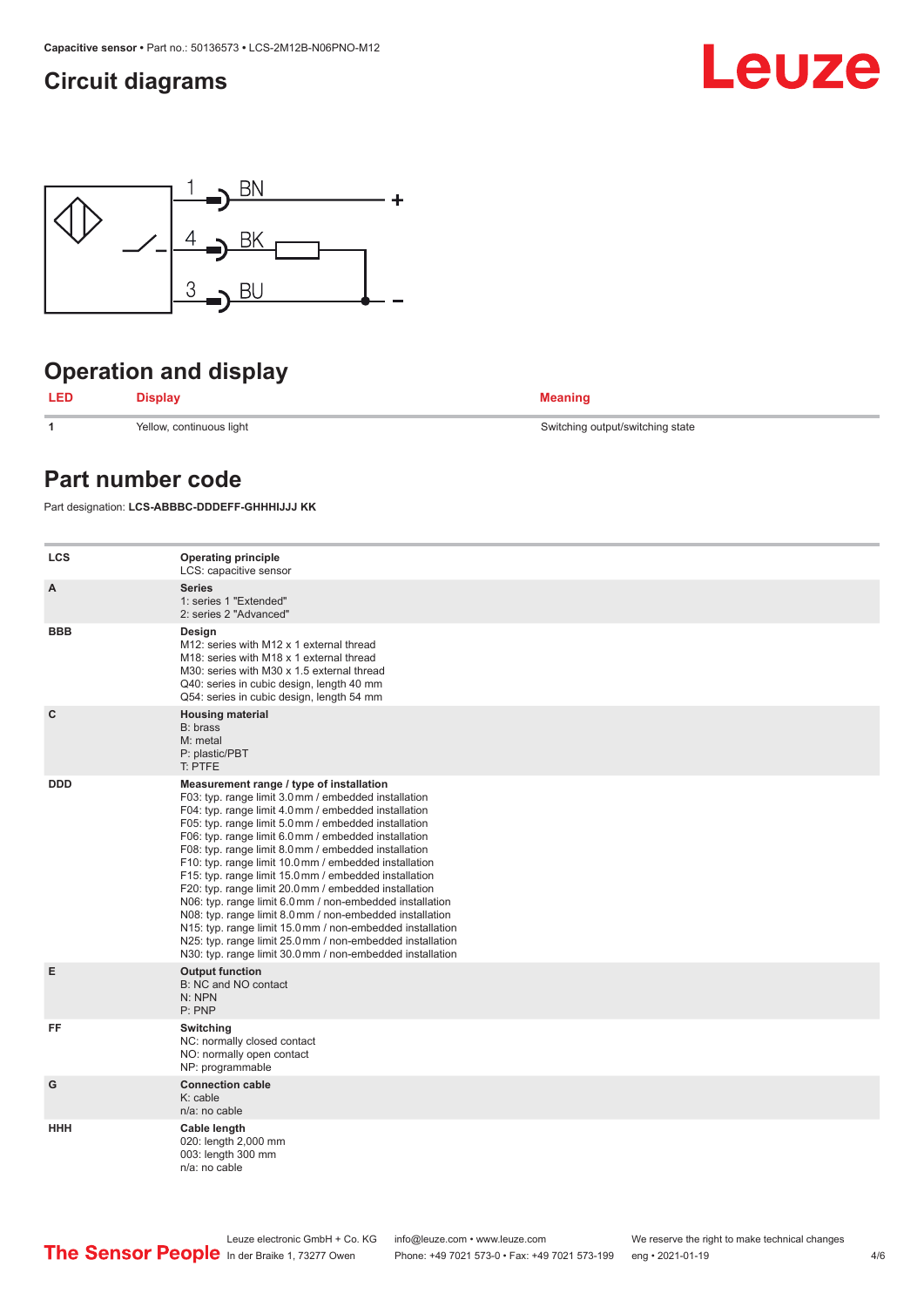#### <span id="page-4-0"></span>**Part number code**



| ı           | <b>Cable material</b><br>P: PUR<br>T: PTFE<br>V: PVC                                            |
|-------------|-------------------------------------------------------------------------------------------------|
| <b>JJJ</b>  | <b>Electrical connection</b><br>M08: M8 connector, 3-pin<br>M12: M12 connector, 4-pin (plug)    |
| <b>KK</b>   | Special equipment<br>L: IO-Link interface<br>T: teach-in<br>n/a: no special equipment           |
| <b>Note</b> |                                                                                                 |
| $\bullet$   | $\&$ A list with all available device types can be found on the Leuze website at www.leuze.com. |

#### **Notes**

| Observe intended use!                                                                                                                                                                                                         |
|-------------------------------------------------------------------------------------------------------------------------------------------------------------------------------------------------------------------------------|
| $\%$ This product is not a safety sensor and is not intended as personnel protection.<br>$\%$ The product may only be put into operation by competent persons.<br>♦ Only use the product in accordance with its intended use. |

#### **Accessories**

#### Connection technology - Connection cables

|  | Part no. | <b>Designation</b>     | <b>Article</b>   | <b>Description</b>                                                                                                                                         |
|--|----------|------------------------|------------------|------------------------------------------------------------------------------------------------------------------------------------------------------------|
|  | 50130654 | KD U-M12-4A-P1-<br>020 | Connection cable | Connection 1: Connector, M12, Axial, Female, A-coded, 4-pin<br>Connection 2: Open end<br>Shielded: No<br>Cable length: 2,000 mm<br>Sheathing material: PUR |
|  | 50130657 | KD U-M12-4A-P1-<br>050 | Connection cable | Connection 1: Connector, M12, Axial, Female, A-coded, 4-pin<br>Connection 2: Open end<br>Shielded: No<br>Cable length: 5,000 mm<br>Sheathing material: PUR |